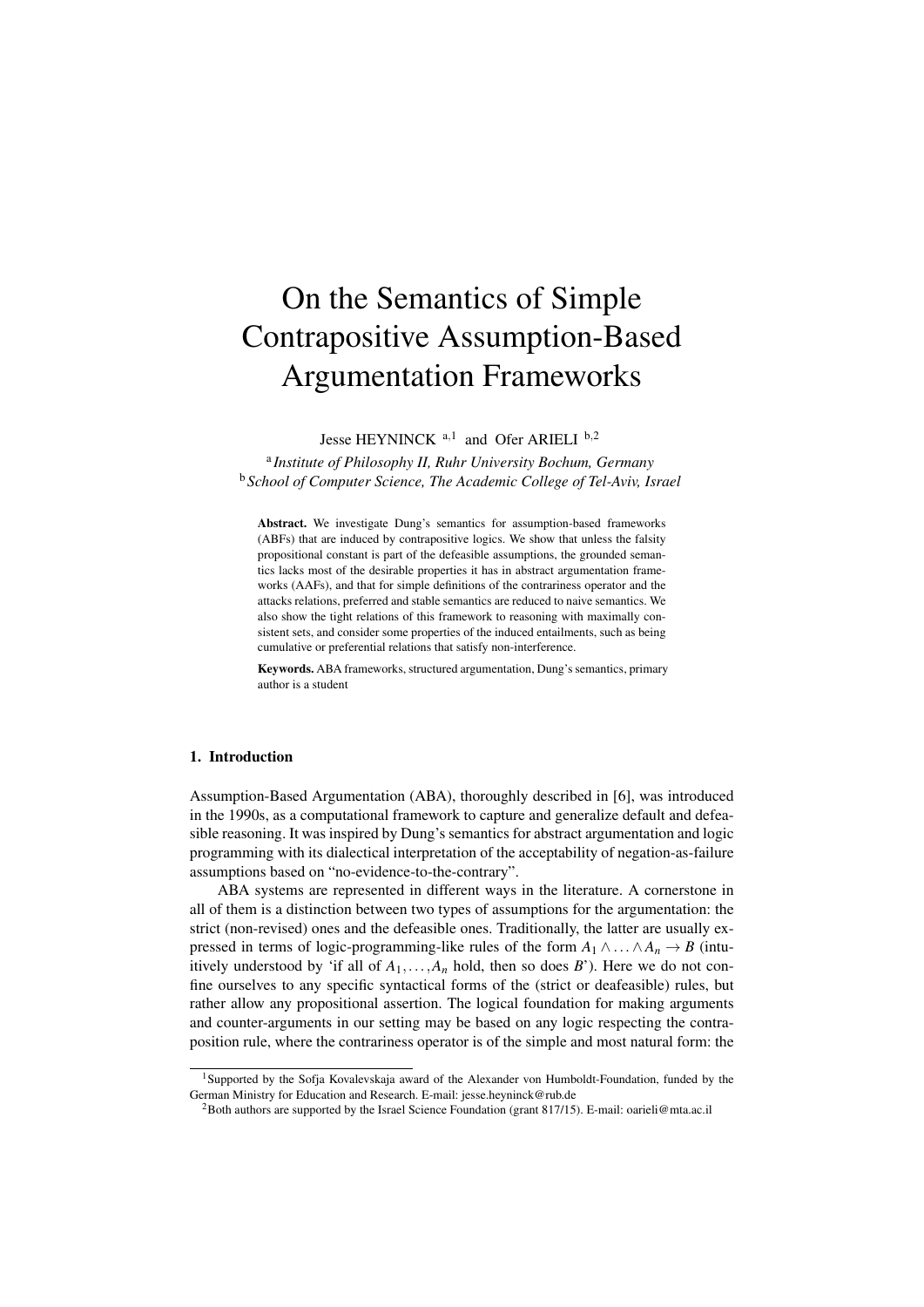contrary of a formula is its negation. The outcome is what we call *simple contrapositive assumption-based (argumentation) frameworks* (simple contrapositive ABFs, for short).

In this work we investigate the main Dung-style semantics [11] of simple contrapositive ABFs. Among others, we show that as in the case of abstract argumentation frameworks (AAFs), these kinds of semantics for ABFs are tightly related to reasoning with maximal consistency [14]. Moreover, the entailment relations induced by these semantics are preferential in the sense of Kraus, Lehmann, and Magidor (KLM) [12], and satisfy some properties, like non-interference, showing their adequacy to reasoning with inconsistent data. On the negative side we show that unless the framework satisfies some conditions, its grounded semantics may loose many of its desirable properties and that at least for the standard form of attack and simple definitions of the contrariness operator, the main semantics reduce to the naive semantics (a phenomenon that is known already for some specific AAFs, see [1]).

#### 2. Simple Contrapositive ABFs

We shall denote by  $\mathscr L$  an arbitrary propositional language. Atomic formulas in  $\mathscr L$  are denoted by *p*,*q*,*r*, compound formulas are denoted by  $\psi$ ,  $\phi$ ,  $\sigma$ , and sets of formulas in  $\mathscr L$  are denoted by Γ, Δ. The powerset of  $\mathscr L$  is denoted by  $\mathscr D(\mathscr L)$ .

**Definition 1** A *logic* for a language  $\mathcal{L}$  is a pair  $\mathcal{L} = \langle \mathcal{L}, \vdash \rangle$ , where  $\vdash$  is a (Tarskian) consequence relation for  $\mathscr{L}$ , that is, a binary relation between sets of formulas and formulas in  $\mathscr{L}$ , satisfying the following conditions:

*Reflexivity*: if  $\psi \in \Gamma$  then  $\Gamma \vdash \psi$ . *Monotonicity*: if  $\Gamma \vdash \psi$  and  $\Gamma \subseteq \Gamma'$ , then  $\Gamma' \vdash \psi$ . *Transitivity*: if  $\Gamma \vdash \psi$  and  $\Gamma', \psi \vdash \phi$  then  $\Gamma, \Gamma' \vdash \phi$ .

The  $\vdash$ -transitive closure of a set  $\Gamma$  of  $\mathscr L$ -formulas is  $Cn_{\vdash}(\Gamma) = \{ \psi \mid \Gamma \vdash \psi \}$ . When  $\vdash$  is clear from the context, we will sometimes just write  $Cn(\Gamma)$ .

**Definition 2** We shall assume that the language  $L$  contains at least the following connectives:

a  $\vdash$ *-negation*  $\neg$ , satisfying:  $p \not\vdash \neg p$  and  $\neg p \not\vdash p$  (for every atomic p). a  $\vdash$ -*conjunction*  $\land$ , satisfying:  $\Gamma \vdash \psi \land \phi$  iff  $\Gamma \vdash \psi$  and  $\Gamma \vdash \phi$ . a  $\vdash$ *-disjunction*  $\vee$ , satisfying:  $\Gamma$ ,  $\phi \vee \psi \vdash \sigma$  iff  $\Gamma$ ,  $\phi \vdash \sigma$  and  $\Gamma$ ,  $\psi \vdash \sigma$ . a  $\vdash$ *-implication*  $\supset$ , satisfying:  $\Gamma$ ,  $\phi \vdash \psi$  iff  $\Gamma \vdash \phi \supset \psi$ . a  $\vdash$ -*falsity* F, satisfying: F  $\vdash \psi$  for every formula  $\psi$ .

For a finite set of formulas  $\Gamma$  we denote by  $\wedge\Gamma$  (respectively, by  $\vee\Gamma$ ), the conjunction (respectively, the disjunction) of all the formulas in  $\Gamma$ . We shall say that  $\Gamma$  is  $\vdash$ -consistent if  $\Gamma \not \vdash \mathsf{F}$ .

**Definition 3** A logic  $\mathcal{L} = \langle \mathcal{L}, \vdash \rangle$  is *explosive*, if for every  $\mathcal{L}$ -formula  $\psi$  the set  $\{\psi, \neg \psi\}$ is  $\vdash$ -inconsistent.<sup>3</sup> We say that  $\mathcal L$  is *contrapositive*, if for every  $\Gamma$  and  $\psi$  it holds that  $\Gamma \vdash \neg \psi$  iff either  $\psi = F$ , or for every  $\phi \in \Gamma$  we have that  $\Gamma \setminus {\phi}$ ,  $\psi \vdash \neg \phi$ .

<sup>&</sup>lt;sup>3</sup>That is,  $\psi$ ,  $\neg \psi$   $\vdash$  F. Thus, in explosive logics every formula follows from complementary assumptions.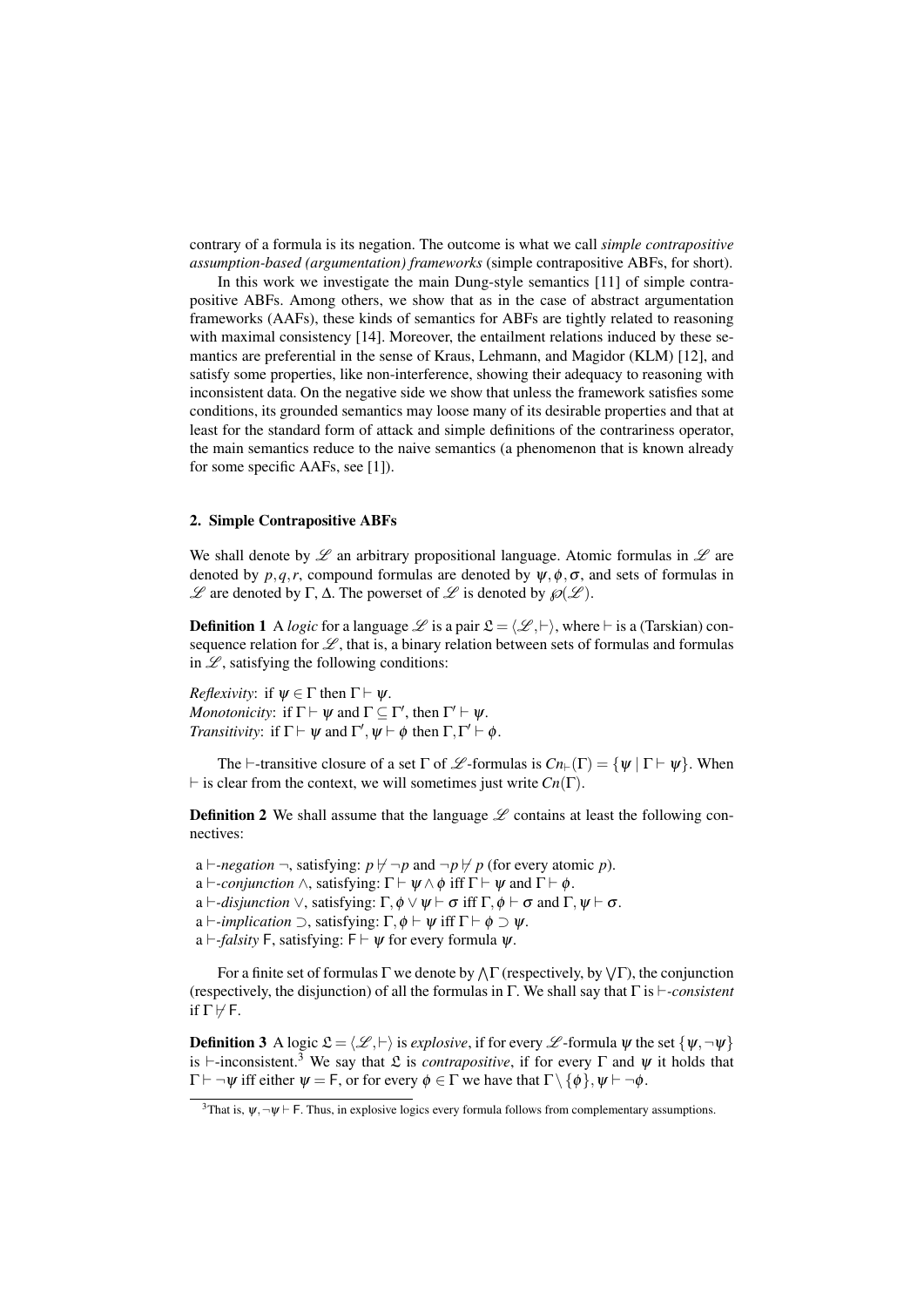Example 1 Perhaps the most notable example of a logic which is both explosive and contrapositive, is classical logic, CL. Intuitionistic logic, the central logic in the family of constructive logics, and standard modal logics are other examples of well-known formalisms having these properties.

We are now ready to define assumption-based argumentation frameworks (ABFs). The next definition is a generalization of the definition from [6].

**Definition 4** An *assumption-based framework* is a tuple  $ABF = \langle \mathcal{L}, \Gamma, Ab, \sim \rangle$  where:

- $\mathcal{L} = \langle \mathcal{L}, \vdash \rangle$  is a propositional Tarskian logic.
- Γ (the *strict assumptions*) and *Ab* (the *candidate/defeasible assumptions*) are distinct (countable) sets of  $\mathscr{L}$ -formulas, where the former is assumed to be  $\vdash$ consistent and the latter is assumed to be nonempty.
- $\sim$ : *Ab*  $\rightarrow \mathcal{O}(\mathcal{L})$  is a contrariness operator, assigning a finite set of  $\mathcal{L}$ -formulas to every defeasible assumption in *Ab*, such that for every  $\psi \in Ab \setminus {\{F\}}$  it holds that  $\psi \nvdash \wedge \sim \psi$  and  $\wedge \sim \psi \nvdash \psi$ .

Note 1 Unlike the setting of [6], an ABF may be based on *any* Tarskian logic  $\mathcal{L}$ . Also, the strict as well as the candidate assumptions are formulas that may not be just atomic. Concerning the contrariness operator, note that it is not a connective of  $\mathscr{L}$ , as it is restricted only to the candidate assumptions.

Defeasible assertions in an ABF may be attacked in the presence of a counter defeasible information. This is described in the next definition.

**Definition 5** Let  $ABF = \langle \mathcal{L}, \Gamma, Ab, \sim \rangle$  be an assumption-based framework,  $\Delta, \Theta \subseteq Ab$ , and  $\psi \in Ab$ . We say that  $\Delta$  *attacks*  $\psi$  iff  $\Gamma, \Delta \vdash \phi$  for some  $\phi \in \sim \psi$ . Accordingly,  $\Delta$ attacks  $\Theta$  if  $\Delta$  attacks some  $\psi \in \Theta$ .

The last definition gives rise to the following adaptation to ABFs of the usual Dungstyle semantics [11] for abstract argumentation frameworks.

**Definition 6** ([6]) Let  $ABF = \langle \mathcal{L}, \Gamma, Ab, \sim \rangle$  be an assumption-based framework, and let ∆ be a set of assumptions. Below, maximum and minimum are taken with respect to set inclusion. We say that:

- $\Delta$  is *closed* (in **ABF**) if  $\Delta = Ab \cap Cn_{\vdash}(\Gamma \cup \Delta)$ .
- $\Delta$  is *conflict-free* (in **ABF**) iff there is no  $\Delta' \subseteq \Delta$  that attacks some  $\psi \in \Delta$ .
- ∆ is *naive* (in ABF) iff it is closed and maximally conflict-free.
- $\Delta$  *defends* (in **ABF**) a set  $\Delta' \subseteq Ab$  iff for every closed set  $\Theta$  that attacks  $\Delta'$  there is  $\Delta'' \subseteq \Delta$  that attacks  $\Theta$ .
- $\Delta$  is *admissible* (in **ABF**) iff it is closed, conflict-free, and defends every  $\Delta' \subseteq \Delta$ .
- $\Delta$  is *complete* (in **ABF**) iff it is admissible and contains every  $\Delta' \subseteq Ab$  that it defends.
- $\Delta$  is *grounded* (in **ABF**) iff it is minimally complete.<sup>4</sup>
- ∆ is *preferred* (in ABF) iff it is maximally admissible.

<sup>4</sup> In future work we shall investigate the related notion of *well-founded extension*, considered in [6].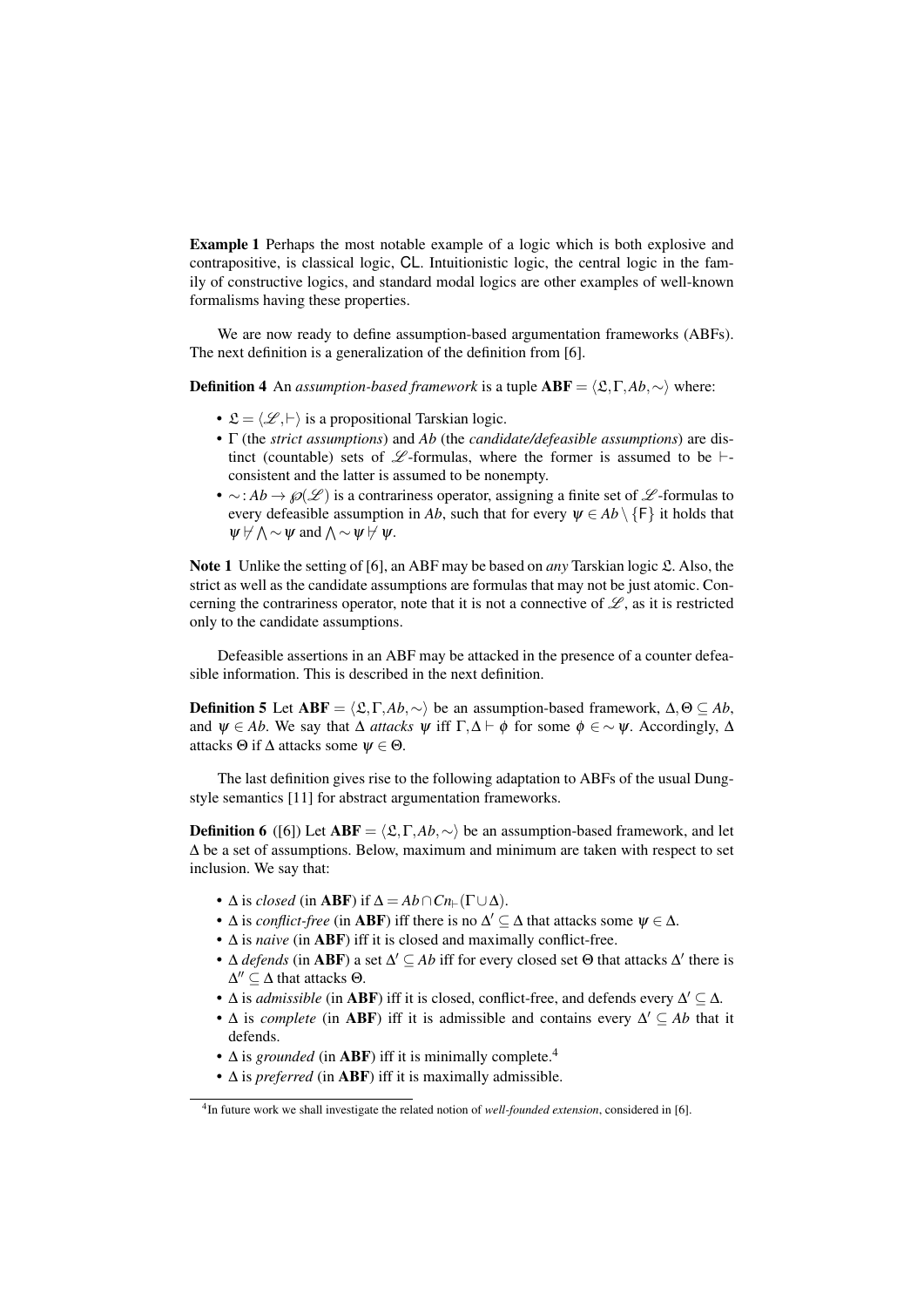•  $\Delta$  is *stable* (in **ABF**) iff it is closed, conflict-free, and attacks every  $\psi \in Ab \setminus \Delta$ .

Note 2 According to Definition 6, extensions of an ABF are required to be closed. This is a standard requirement for ABFs (see, e.g., [6,16]), aimed at assuring the closure rationality postulate [7], thus we impose it here as well, although most other frameworks for structured argumentation (such as ASPIC [13], sequent-based argumentation [4] or argumentation based on classical logic [5]) do not demand extensions to be closed under strict rules. The investigation of the ABFs without this requirement is left for future work.

The set of naive (respectively, grounded, preferred, stable) extensions of ABF is denoted Naive(ABF) (respectively, Grd(ABF), Prf(ABF), Stb(ABF)). We shall denote Sem(ABF) any of the above-mentioned sets. The entailment relations that are induced from an ABF (with respect to a certain semantics) are defined as follows:

**Definition 7** Given an assumption-based framework  $ABF = \langle \mathfrak{L}, \Gamma, Ab, \sim \rangle$ . For Sem ∈ {Naive,Grd,Prf,Stb}, we denote:

- $ABF \sim_{\mathsf{Sem}}^{\cap} \psi$  iff  $\Gamma, \Delta \vdash \psi$  for every  $\Delta \in \mathsf{Sem}(ABF)$ .
- **ABF**  $\sim \mathcal{L}_{\mathsf{Sem}}^{\cup} \psi$  iff  $\Gamma, \Delta \vdash \psi$  for some  $\Delta \in \mathsf{Sem}(\mathbf{ABF})$ .

Note 3 Unlike standard consequence relations (Definition 1), which are relations between sets of formulas and formulas, the entailments in Definition 7 are relations between ABFs and formulas. This will not cause any confusion in what follows.

In the rest of the paper we shall investigate the semantics and entailment relations induced by the following common family of ABFs according to Definitions 6 and 7.

**Definition 8** A *simple contrapositive* ABF is an assumption-based framework ABF =  $\langle \mathfrak{L}, \Gamma, Ab, \sim \rangle$ , where  $\mathfrak{L}$  is an explosive and contrapositive logic, and  $\sim \psi = \{\neg \psi\}.$ 

#### 3. Naive, Preferred and Stable Semantics

We start by examining the preferred and the stable semantics of ABFs. First, we show that in simple contrapositive ABFs stable and preferred semantics actually coincide with naive semantics.

**Proposition 1** *Let*  $ABF = \langle \mathcal{L}, \Gamma, Ab, \sim \rangle$  *be a simple contrapositive ABF. Then*  $\Delta \subseteq Ab$  *is naive in* ABF *iff it is a stable extension of* ABF*, iff it is a preferred extension of* ABF*.*

**Proof.** We show that every naive  $\Delta \subseteq Ab$  is a stable extension of **ABF**, leaving the other (simpler) cases to the reader.

Let  $\Delta \subset Ab$  be a naive extension of **ABF** and suppose for a contradiction that it is not stable. Since  $\Delta$  is naive, it is closed, and since it is not stable, there is some  $\psi \in Ab \setminus \Delta$ that is not attacked by  $\Delta$ , that is: Γ, $\Delta \not\vdash \neg \psi$ . Now,  $\psi \not\in \Delta$  means that either  $\Gamma \cup \Delta \cup \{\psi\}$  is not conflict-free or ∆∪ {ψ} is not closed, and *Cn*(Γ∪∆∪ {ψ})∩*Ab* is not conflict-free (since  $\Delta$  is maximally conflict-free). In both cases, this means that  $\Gamma, \Delta, \psi \vdash \neg \phi$  for some  $\phi \in \Delta \cup \{\psi\}$ . Suppose first that  $\phi = \psi$ . Then  $\Gamma, \Delta, \psi \vdash \neg \psi$ , and since £ is contrapositive,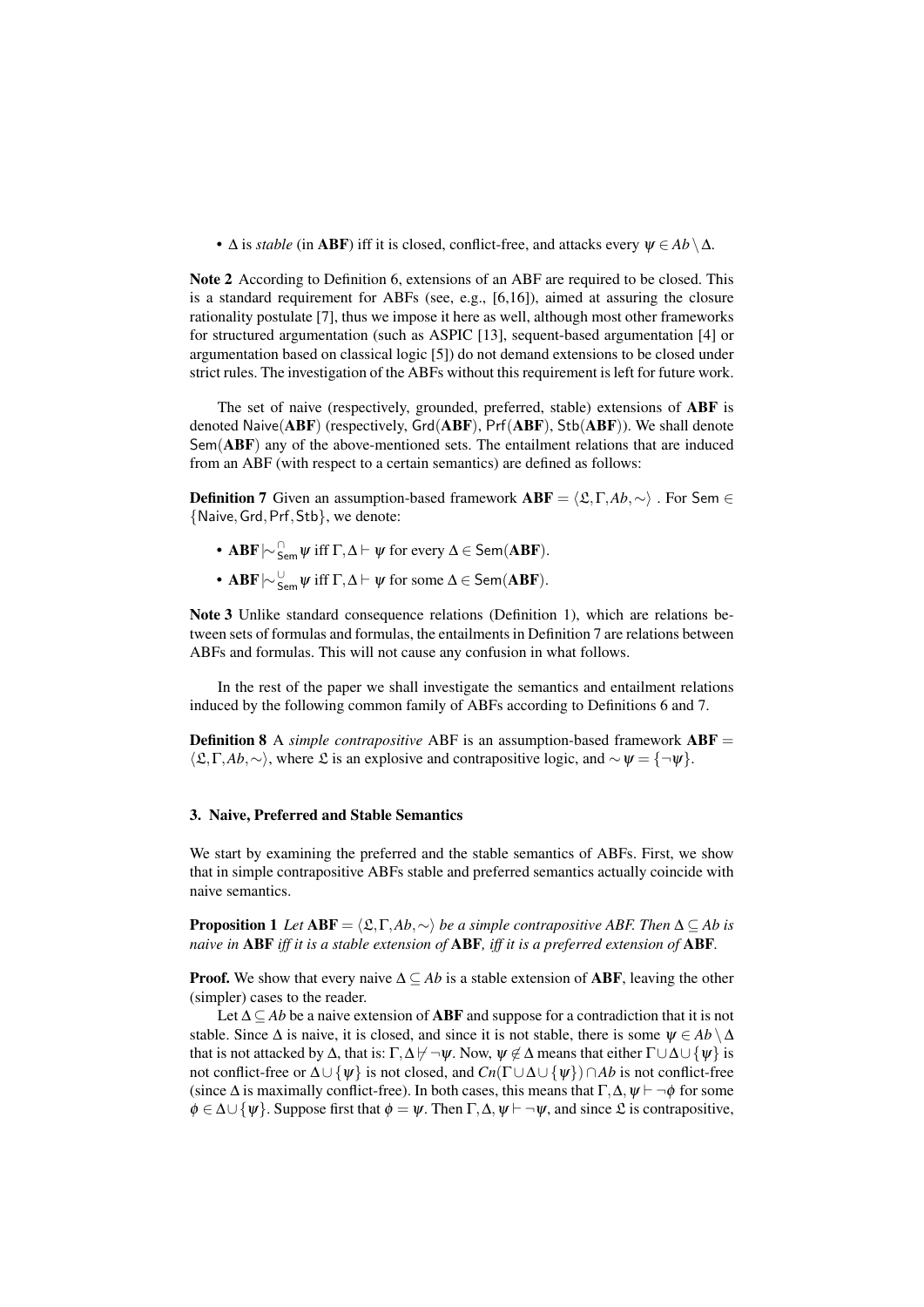for every  $\sigma \in \Gamma \cup \Delta$ , we have  $(\Gamma \cup \Delta) \setminus {\{\sigma\}, \psi \vdash \neg \sigma^5}$  Again, by contraposition this implies that  $\Gamma, \Delta \vdash \neg \psi$ , a contradiction to the assumption that  $\Gamma, \Delta \not\vdash \neg \psi$ . Suppose now that  $\phi \in \Delta$ . Then again since  $\mathfrak L$  is contrapositive,  $\Gamma, \Delta \vdash \neg \psi$ , again a contradiction to the assumption that  $\Gamma, \Delta \not\vdash \neg \psi$ .

Next we show the relation to reasoning with maximal consistent subsets.

**Definition 9** Let  $ABF = \langle \mathcal{L}, \Gamma, Ab, \sim \rangle$ . A set ∆ ⊂ *Ab* is *maximally consistent* in *ABF*, if (a)  $\Gamma, \Delta \not\vdash F$  and (b)  $\Gamma, \Delta' \vdash F$  for every  $\Delta \subsetneq \Delta' \subseteq Ab$ . The set of the maximally consistent sets in ABF is denoted MCS(ABF).

**Theorem 1** *Let*  $ABF = \langle \mathcal{L}, \Gamma, Ab, \sim \rangle$  *be a simple contrapositive assumption-based framework, and let* ∆ ⊆ *Ab. Then* ∆ *is a stable extension of* ABF*, iff it is a preferred extension of* ABF*, iff it is naive in* ABF*, iff it is an element in* MCS(ABF)*.*

Proof. Follows from Proposition 1 and the next lemma.

**Lemma 1** *Let*  $ABF = \langle \mathcal{L}, \Gamma, Ab, \sim \rangle$  *be a simple contrapositive assumption-based framework. Then*  $\Delta \subseteq Ab$  *is naive in* **ABF** *iff*  $\Delta \in \text{MCS}(\mathbf{ABF})$ *.* 

**Proof.**  $[\Rightarrow]$ : Suppose that  $\Delta \subseteq Ab$  is naive. Then  $\Gamma$ ,  $\Delta \not\vdash F$ , otherwise for every  $\psi \in \Delta$  it holds that  $\Gamma, \Delta \vdash \neg \psi$ , and so  $\Delta$  cannot be conflict-free. To see the maximality condition in Definition 9, suppose for a contradiction that there is some  $\Delta \subsetneq \Delta'$  such that  $\Gamma, \Delta' \nvdash F$ . Since  $\Delta$  is naive, either  $\Delta'$  is not conflict-free or  $\Delta'$  is not closed and  $Cn(\Delta' \cup \Gamma) \cap Ab$  is not conflict-free. In both cases,  $\Gamma, \Delta' \vdash \neg \phi$  for some  $\phi \in \Delta'$ , contradiction to  $\Gamma, \Delta' \not\vdash \Gamma$ (since  $\mathfrak{L}$  is explosive). Thus  $\Delta \in \mathsf{MCS}(\mathbf{ABF})$ .

[⇐]: Suppose now that ∆ ∈ MCS(ABF). Then ∆ is obviously conflict-free. Suppose for a contradiction that there is a superset  $\Delta \subsetneq \Delta'$  that is still conflict-free. Since  $\Delta$  is a maximal consistent set in **ABF**,  $\Gamma, \Delta' \vdash F$ . But then  $\Gamma, \Delta' \vdash \neg \phi$  for any  $\phi \in \Delta'$ , thus  $\Delta'$  cannot be conflict-free. Suppose now  $\Delta$  is not closed, i.e.  $\Delta \cup \Gamma \vdash \phi$  for some  $\phi \in Ab \setminus \Delta$ . Since  $\Delta \in \text{MCS}(ABF)$ ,  $\Gamma, \Delta, \phi \vdash F$  and consequently,  $\Gamma, \Delta \vdash \neg \phi$ . But since  $\Gamma, \Delta \vdash \phi$ , and since L is explosive, we get that Γ, Δ  $\vdash$  F, contradicting the fact that Γ, Δ  $\vdash$  F.  $\Box$ 

**Note 4** The assumption that  $\mathfrak L$  is explosive is essential for Lemma 1 (and so also for Theorem 1). To see this, consider a logic for which  $\phi$ ,  $\neg \phi \nvdash F$  (e.g. Baten's CLuNs, Priest's 3-valued LP, or Dunn-Belnap's 4-valued logic). Then for  $ABF = \langle \mathfrak{L}, \emptyset, \{p, \neg p\}, \sim \rangle$  we have that  $MCS(ABF) = \{\{p, \neg p\}\}\$ , yet  $\{p\}$  attacks  $\{\neg p\}$  and vice versa, i.e. the naive extensions are  $\{p\}$  and  $\{\neg p\}$ .

**Corollary 1** *Let*  $ABF = \langle \mathfrak{L}, \Gamma, Ab, \sim \rangle$  *be a simple contrapositive assumption-based framework. Then:*

- ABF $\vert \sim$   $\bigcap_{\text{Pair}}$   $\psi$  *iff* ABF $\vert \sim$   $\bigcap_{\text{Pr}}^{\cap}$   $\psi$  *iff* ABF $\vert \sim$   $\bigcap_{\text{Stb}}^{\cap}$   $\psi$  *iff*  $\Delta$   $\vdash$   $\psi$  *for every*  $\Delta$  ∈ MCS(ABF).
- ABF $\vert \sim \frac{U^{12}}{N_{\text{alive}}}$ ψ *iff* ABF $\vert \sim \frac{U^{11}}{Prf}$ ψ *iff* ABF $\vert \sim \frac{U^{12}}{Stb}$ ψ *iff* Δ $\vdash \psi$  for some Δ ∈ MCS(ABF).

The collapsing of the preferred and stable semantics to naive semantics in simple contrapositive ABFs is not surprising. Similar results for specific AAFs are reported in [1]. Yet, as shown in [3], when more expressive languages, and/or attack relations, and/or entailment relations are involved, this phenomenon ceases to hold.

<sup>&</sup>lt;sup>5</sup>Note that  $\Gamma \cup \Delta$  is not empty, otherwise  $\psi \vdash \neg \psi$ , contradicting the condition on  $\sim$  in Definition 4.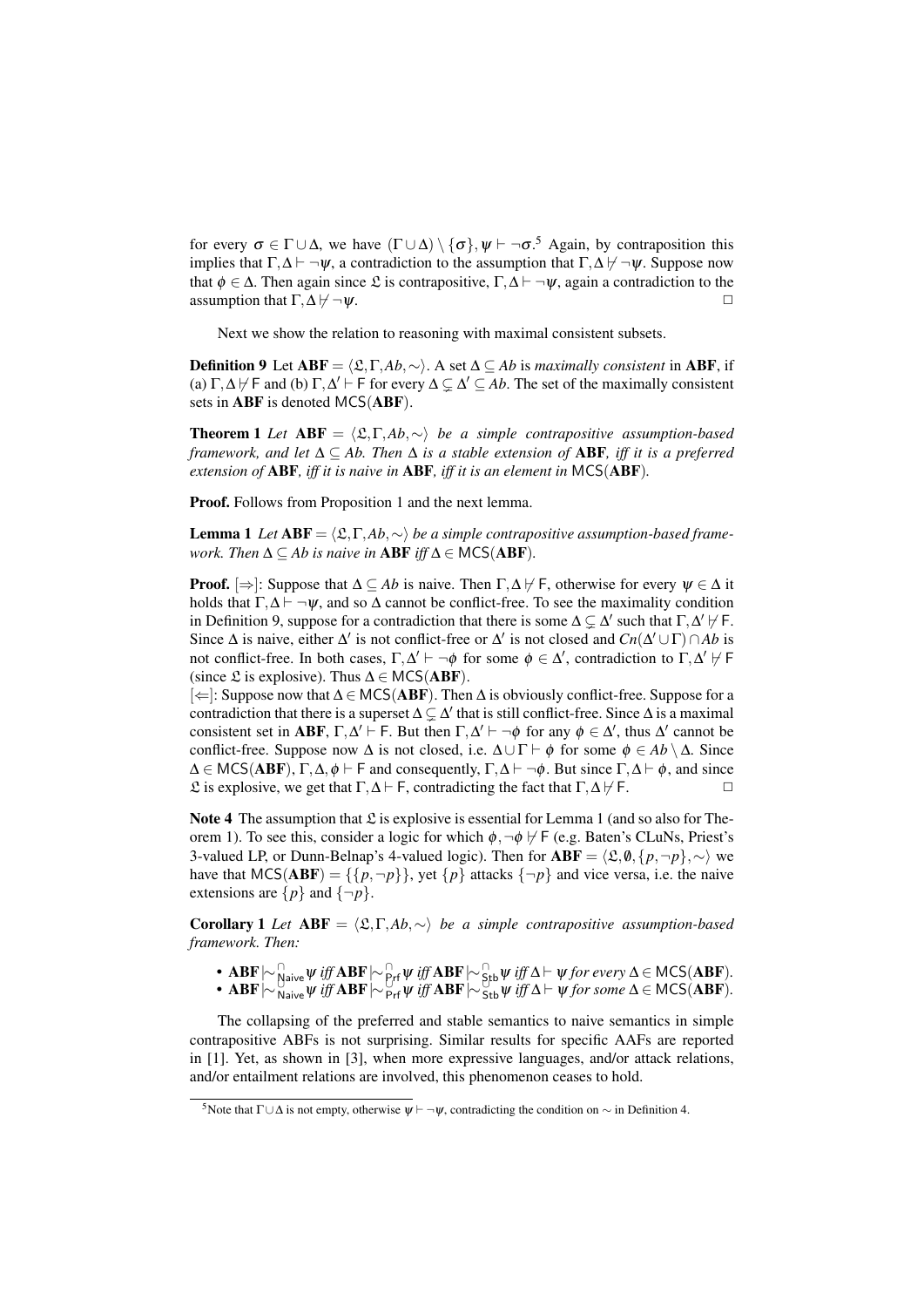## 4. The Grounded Semantics

We now turn to the grounded semantics for simple contrapositive ABFs. We start with the general case and then consider the case where  $F \in Ab$ .

# *4.1. Limitations of* Grd(ABF)

The grounded extension in *abstract* argumentation frameworks (AAFs) has many nice properties. For example, it is unique, always exists, and can be built up recursively starting from the set of unattacked arguments. The latter property stems from the following postulate, known as Dung's fundamental lemma (in short, DFL):

**DFL:** If  $\Delta$  is admissible<sup>6</sup> and defends  $\psi$ , then  $\Delta \cup {\psi}$  is also admissible.

In contrapositive ABFs (not even simple ones), none of the above properties of grounded extensions is guaranteed. For instance, to see that the DFL fails (and so the usual iterative process for constructing grounded extensions in AAFs may fail for ABFs), consider the following example:

**Example 2** Let  $\mathcal{L} = CL$ ,  $\Gamma = \{p \supset \neg s, s \supset \neg r, p \wedge r \supset t\}$ , and  $Ab = \{p, r, s, t\}$ . A fragment of the attack diagram (for singletons only) is shown in Figure 1.

$$
\{r\} \longleftrightarrow \{s\} \longleftrightarrow \{p\} \qquad \{t\}
$$

Figure 1. An attack diagram for Example 2

Note that  $\{p\}$  is admissible and that  $\{p\}$  attacks  $\{s\}$ , which is the only attacker of  $\{r\}$ , thus  $\{p\}$  defends  $\{r\}$ . However,  $\{p,r\}$  is not closed and therefore it is not admissible (while  $\{p, r, t\}$  is admissible).

The next examples shows that  $\mathsf{Grd}(\mathbf{ABF}) \neq \bigcap \mathsf{MCS}(\mathbf{ABF})$ , thus an analogue of Theorem 1 does not hold for the grounded semantics

**Example 3** Let  $\mathcal{L} = CL$ ,  $\Gamma = \emptyset$ , and  $Ab = \{p, \neg p, s\}$ . A corresponding attack diagram is shown in Figure 2.



Figure 2. An attack diagram for Example 3

Note that the grounded set of assumptions is the emptyset, since there are no unattacked arguments. However,  $\bigcap \text{MCS}(ABF) = \{s\}$ . The intuitive reason for this behavior is that the inconsistent set  $\{p, \neg p, s\}$  contaminates the argumentation framework, thus keeping *s* out of the grounded set of assumptions.

<sup>6</sup>Recall that generally, in structured argumentation frameworks this does not mean that ∆ is closed.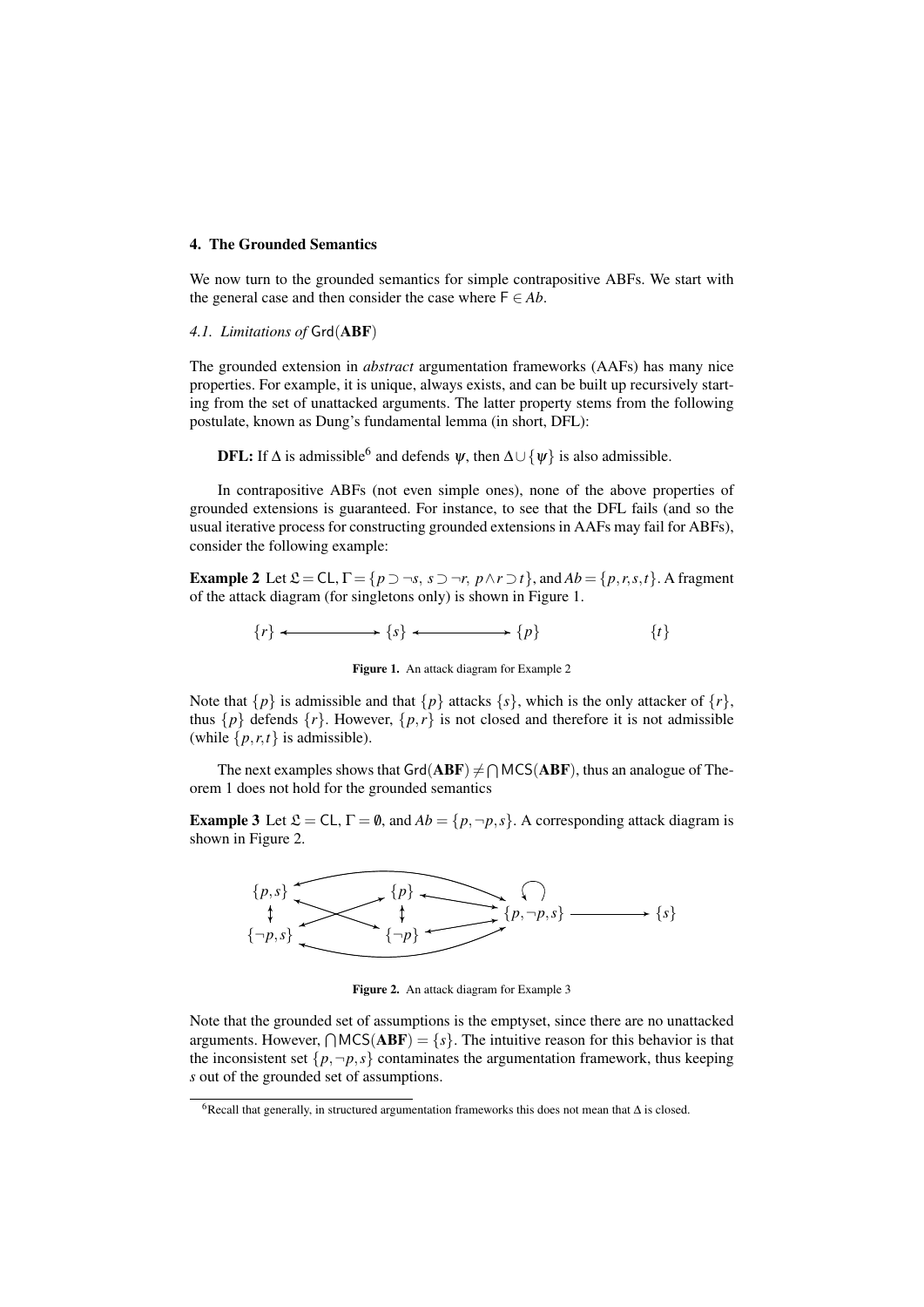The last example also demonstrates the problems of the grounded semantics in handling inconsistencies in ABA systems. Indeed, in the presence of an inconsistency the whole argumentation framework may be contaminated, blocking any informative output, such as the innocent bystander *s* in Example 3.

Finally, we show that (unlike abstract argumentation) uniqueness is not guaranteed for grounded semantics.

**Example 4** Let  $\mathcal{L}$  be an explosive logic,  $Ab = \{p, \neg p, q\}$  and  $\Gamma = \{s, s \supset q\}$ . Note that the emptyset is not admissible, since it is not closed (indeed,  $\Gamma \vdash q$ ). Also,  $\{q\}$  is not admissible since  $\{p, \neg p\} \vdash \neg q$ . The two minimal complete extensions in this case are  $\{p,q\}$  and  $\{\neg p,q\}$ , thus there is no *unique* grounded extension in this case.

## *4.2. A More Plausible Case*

Most of the shortcomings of the grounded semantics can be lifted by requiring that  $F \in$ *Ab*. Let's first look at how the addition of F to *Ab* would change Example 3.

Example 5 (Example 3 continued) Consider the same ABF as of Example 3, except that now F is added to *Ab*. Note that  $\{p, \neg p\} \vdash F$  and consequently  $\{p, \neg p\}$  is not closed, whereas  $\{p, \neg p, s, \mathsf{F}\}\$ is. Furthermore,  $\emptyset \vdash \neg \mathsf{F}$  and consequently we have the (relevant part of the) attack diagram, shown in Figure 3. Now the grounded set of assumptions is {*s*} (cf. Example 3).

$$
\emptyset \longrightarrow \{p,s\} \longrightarrow \{p\} \longrightarrow \{p,\neg p,s\} \longrightarrow \{s\}
$$

Figure 3. An attack diagram for Example 5

Next we show that, despite of the failure of the DFL, when  $F \in Ab$  we can still get the grounded extension by the well-known iterative construction [6, Def. 5.2].

**Definition 10** Let **ABF** =  $\langle \mathcal{L}, \Gamma, Ab, \sim \rangle$  be an assumption-based framework.

- $\mathscr{G}_0$ (**ABF**) consists of all  $\phi \in Ab$  such that no  $\Delta \subseteq Ab$  attacks  $\phi$ .
- $\mathscr{G}_{i+1}$ (ABF) consists of the union  $\mathscr{G}_i$ (ABF) and all the assumptions that are defended by  $\mathscr{G}_i(ABF)$ .
- $\mathscr{G}(\mathbf{ABF}) = \bigcup_{i \geqslant 0} \mathscr{G}_i(\mathbf{ABF}).$

When **ABF** is clear from the context we will sometimes just write  $\mathcal{G}_0$ ,  $\mathcal{G}_i$  and  $\mathcal{G}$ .

**Theorem 2** *If* **ABF** *is a simple contrapositive ABF and*  $F \in Ab$ ,  $Grd(ABF) = \{$ mathscr{G}\}.

For the proof of Theorem 2 we first need a few lemmas.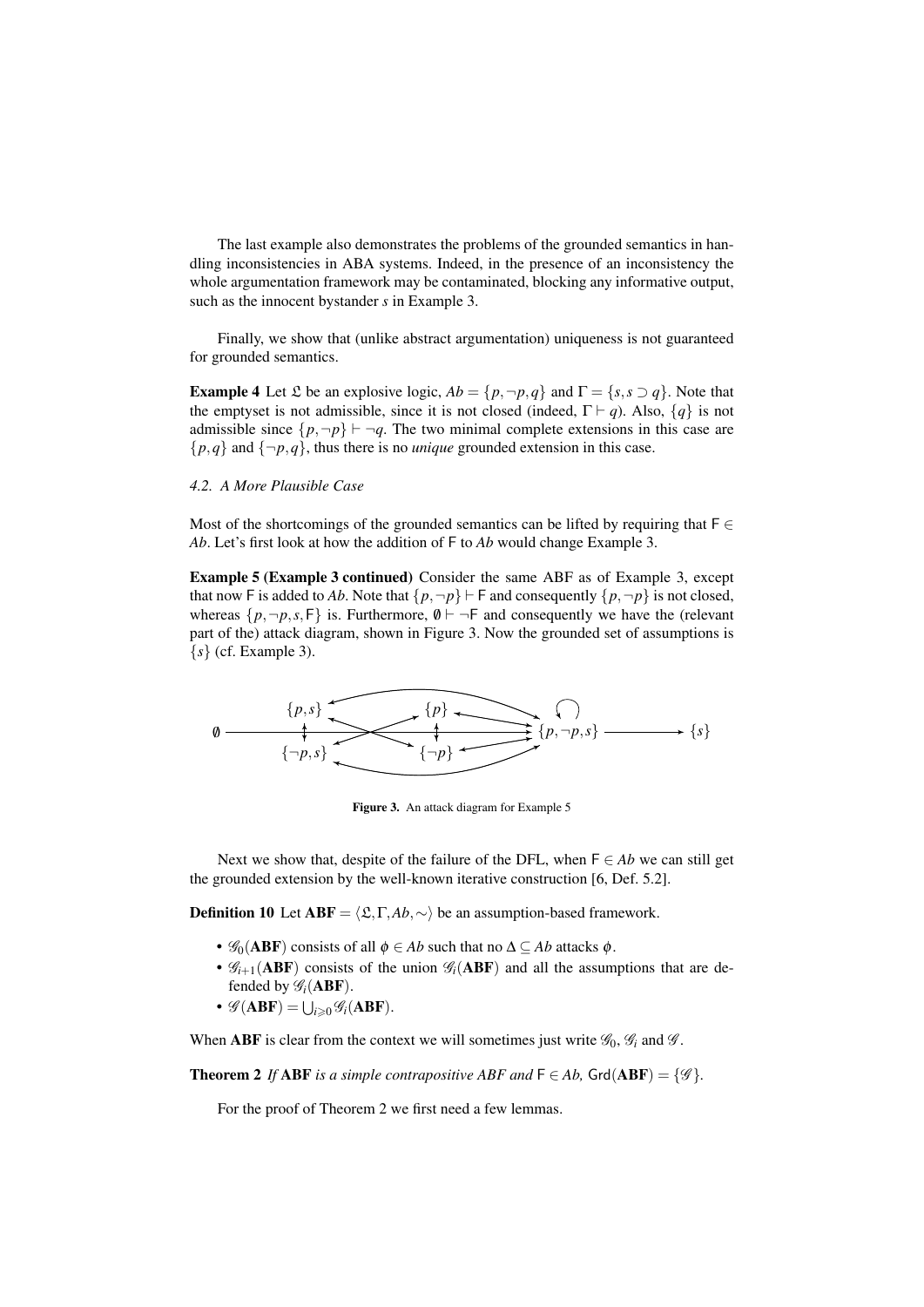**Lemma 2** *If* **ABF** *is a simple contrapositive ABF, then*  $\mathscr{G}_1$  (**ABF**) *is conflict-free.* 

**Proof.** If  $\mathscr{G}_1 = \emptyset$  then it is conflict-free by definition. Suppose for a contradiction that  $\Gamma$ ,  $\mathscr{G}_1 \vdash \neg \phi$  for some  $\phi \in \mathscr{G}_1$ . Then  $\mathscr{G}_1$  attacks  $\mathscr{G}_1$  and thus  $\mathscr{G}_0$  attacks some  $\delta \in C_n(\mathscr{G}_1 \cup$  $Γ) ∩ Ab$ , i.e. Γ,  $\mathscr{G}_0$   $\vdash \neg \delta$ . Since £ is contrapositive, Γ,  $(\mathscr{G}_0 \setminus {\{\psi\}}), \delta \vdash \neg \psi$  for any  $\psi \in \mathscr{G}_0$ . But this contradicts the fact that  $\mathcal{G}_0$  contains only unattacked assumptions.

**Lemma 3** *If* **ABF** *is a simple contrapositive ABF, then*  $\mathscr{G}_2$  (**ABF**) =  $\mathscr{G}_1$  (**ABF**)*.* 

**Proof.** [Sketch] By Definition 10,  $\mathscr{G}_1(ABF) \subseteq \mathscr{G}_2(ABF)$ . To see that  $\mathscr{G}_2(ABF) \subseteq$  $\mathscr{G}_1$ (ABF) we have to show that every assumption that is defended by  $\mathscr{G}_1$  is also defended by  $\mathscr{G}_0$ . This follows from the fact that if  $\mathscr{G}_1$  attacks a closed set  $\Theta$  (i.e.,  $\Theta =$  $Cn(\Gamma \cup \Theta) \cap Ab$ , then  $\mathscr{G}_0$  also attacks  $\Theta$ .

**Corollary 2** *If*  $ABF = \langle \mathcal{L}, \Gamma, Ab, \sim \rangle$  *is a simple contrapositive ABF, then*  $\mathcal{G}(ABF) =$  $\mathscr{G}_0(ABF)\cup\mathscr{G}_1(ABF)=\mathscr{G}_1(ABF).$ 

**Proof.** Follows immediately from Lemma 3. ◯

Now we can show Theorem 2.

**Proof.** [Sketch] It is clear from the construction of  $\mathscr G$  that it is unique and that  $\phi \in \mathscr G$ iff  $\phi$  is defended by  $\mathscr G$  (thus it is complete). It can be verified that  $\mathscr G$  is closed, thus it remains to show that  $\mathscr G$  is minimal among the complete sets of **ABF**. If  $\mathscr G$  is empty we are done. Otherwise, suppose for a contradiction that there is some complete  $\Delta \subset \mathscr{G}$ , and let  $\phi \in \mathscr{G} \setminus \Delta$ . If  $\phi \in \mathscr{G}_0$ , then  $\phi$  has no attackers and consequently  $\phi$  is (vacuously) defended by  $\Delta$ , in which case  $\Delta$  cannot be complete. Thus  $\phi \notin \mathscr{G}_0$  and  $\mathscr{G}_0 \subset \Delta$ . Suppose now that  $\phi \in \mathscr{G}_1$ . Then  $\Delta$  defends  $\phi$  since  $\mathscr{G}_0 \subseteq \Delta$ . Again, this contradicts the completeness of  $\Delta$ . Thus,  $\mathscr{G}_1 \subseteq \Delta$ . By Corollary 2,  $\mathscr{G} = \mathscr{G}_1$  and consequently,  $\mathscr{G} \subseteq \Delta$ , contradicting the assumption that  $\Delta \subsetneq \mathscr{G}$ .

The following is the counterpart, for the grounded semantics, of Theorem 1.

**Theorem 3** Let  $ABF = \langle \mathcal{L}, \Gamma, Ab, \sim \rangle$  *be a simple contrapositive assumption-based framework in which*  $F \in Ab$ . Then  $Grd(ABF) = \bigcap MCS(ABF)$ .

## **Proof.** By Theorem 2 it suffices to show that  $\mathscr{G}(ABF) = \bigcap MCS(ABF)$ .

To see that  $\mathscr{G}(ABF) \subseteq \bigcap {\sf MCS}(ABF)$ , let  $\phi \in \mathscr{G}$  and  $\Theta \in {\sf MCS}(ABF)$ . By Theorem 1,  $\Theta$  is stable, and so  $\mathscr{G}(ABF) \subseteq \Theta$ . (Indeed, suppose otherwise. Then there is  $\phi \in \mathscr{G} \setminus \Theta$ , and since  $\Theta$  is stable, it attacks  $\phi$ . Since  $\phi \in \mathscr{G}$ , by Lemma 3,  $\mathscr{G}_0$  attacks  $\Theta$ (note that  $\mathscr{G} = \mathscr{G}_1$  by Corollary 2). Since obviously  $\mathscr{G}_0 \subseteq \Theta$ , this contradicts the fact that  $Θ$  is conflict-free). Thus,  $φ ∈ Θ$ .

To see that  $\bigcap \text{MCS}(ABF) \subseteq \mathscr{G}(ABF)$ , suppose for a contradiction that there is  $\phi \in$  $\bigcap \text{MCS}(\text{ABF})$  yet  $\phi \not\in \mathscr{G}(\text{ABF})$ . By Lemma 3, this means that some  $\Theta = Cn(\Gamma \cup \Theta) \cap Ab$ attacks  $\phi$  but  $\mathscr{G}_0(ABF)$  does not attack  $\Theta$ . Since  $\phi \in \bigcap {\sf MCS}(ABF)$ ,  $\Theta \notin {\sf MCS}(ABF)$ . Suppose first that  $\Theta \cup \Gamma \vdash F$ . Then  $F \in \Theta$  and consequently,  $\mathscr{G}_0(\mathbf{ABF})$  attacks  $\Theta$ , which is a contradiction. Suppose then that  $\Theta \subsetneq \Theta'$  for some  $\Theta' \in \text{MCS}(ABF)$ . In this case, by monotonicity  $\Theta' \cup \Gamma \vdash \neg \phi$ , thus  $\phi \notin \Theta'$ , contradicting the assumption that  $\phi \in \bigcap \text{MCS}(\text{ABF})$ .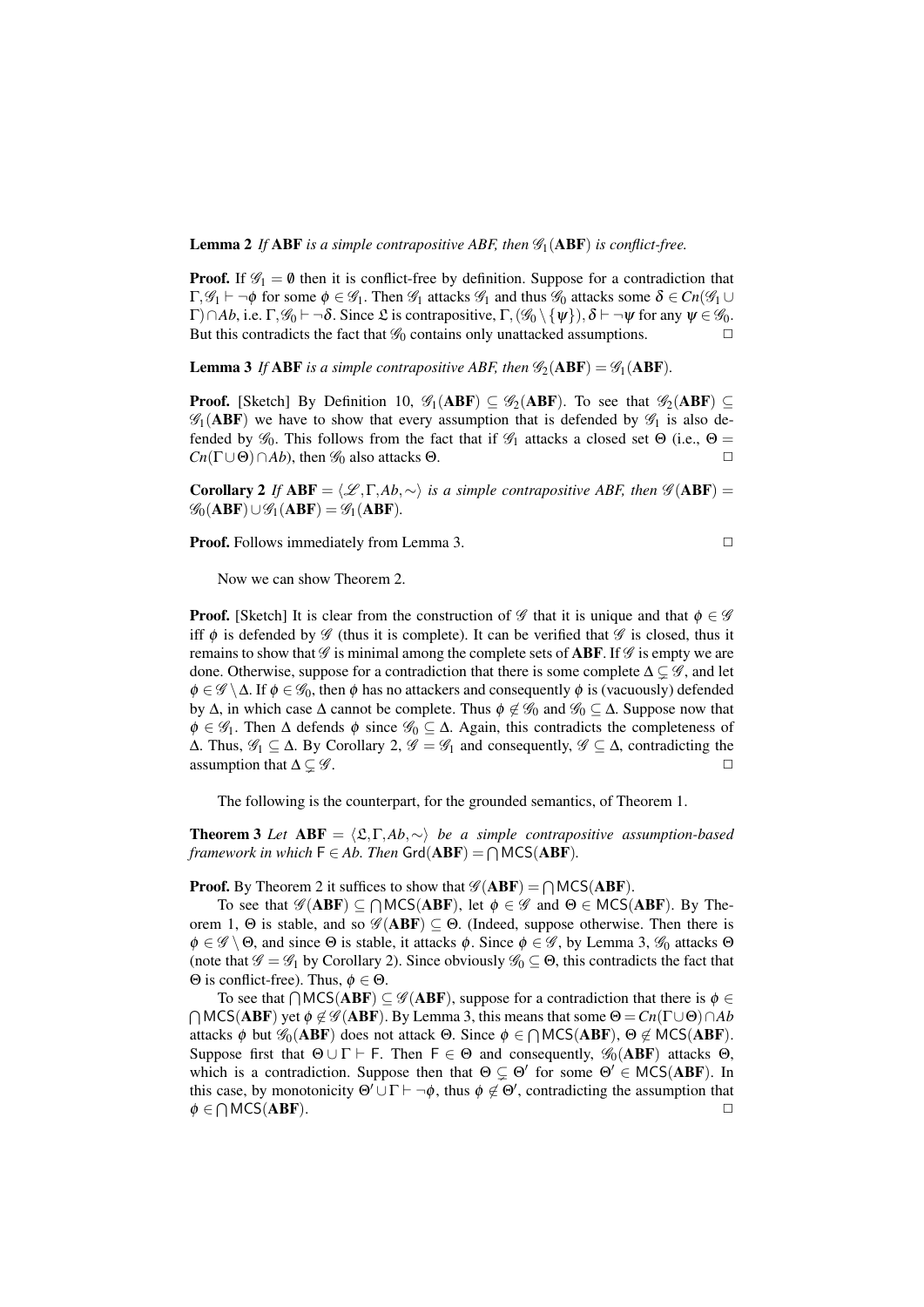# 5. Other Properties of  $\mathsf{\sim}_{\mathsf{Sem}}^\cap$  and  $\mathsf{\sim}_{\mathsf{Sem}}^\cup$

In this section we consider some further properties of the entailment relations introduced in Definition 7 induced from simple contrapositive ABFs. Below, when ABF|∼ψ for some  $ABF = \langle \mathfrak{L}, \Gamma, Ab, \sim \rangle$  (recall Definition 7), we shall just write  $\Gamma, Ab \sim \psi$ .<sup>7</sup>

## *5.1. Relations to the Base Logic*

First, we note the following relations between  $\sim$  and the consequence relation  $\vdash$  of the base logic:

**Proposition 2** *If*  $\Gamma \cup Ab$  *is*  $\vdash$ -consistent then for every relation  $\sim$  *in Definition* 7 *it holds that*  $\Gamma$ *,Ab*  $\sim$   $\psi$  *iff*  $\Gamma$ *,Ab*  $\vdash$   $\psi$ *.* 

**Proof.** When  $\Gamma \cup Ab$  is  $\vdash$ -consistent,  $Grd(ABF) = Prf(ABF) = Stb(ABF) = \{Ab\}$ , so the claim immediately follows from Definition 7.

Proposition 3 *For every relation* |∼ *in Definition 7 it holds that:*

- *If*  $\Gamma$ *,Ab*  $\sim$   $\psi$  *then*  $\Gamma$ *,Ab*  $\vdash$   $\psi$ *.*
- *If*  $\vdash \Psi$  *then*  $\Gamma$ *,Ab* $\sim \Psi$  *for every*  $\Gamma$  *and Ab.*

**Proof.** For the first item, note that if  $\Gamma$ , *Ab*|∼ $\psi$  then there is at least one subset  $\Delta \subseteq Ab$ for which  $\Gamma$ ,  $\Delta \vdash \psi$ . By the monotonicity of  $\vdash$ , then,  $\Gamma$ ,  $Ab \vdash \psi$ . For the second item note that if  $\vdash \psi$ , then for *every*  $\Delta \subseteq Ab$  it holds that  $\Gamma, \Delta \vdash \psi$ , thus  $\Gamma, Ab \mid \sim \psi$ .

#### *5.2. Cumulativity and Preferentiality*

Next we consider preferentiality in the sense of Kraus, Lehmann, and Magidor [12].

Definition 11 A relation  $\sim$  between ABFs and formulas (like those in Definition 7) is called *cumulative*, if the following conditions are satisfied:

- *Cautious Reflexivity* (CR): For every  $\vdash$ -consistent  $\psi$  it holds that  $\psi \sim \psi$ .
- *Cautious Monotonicity* (CM): If  $\Gamma$ *,Ab*  $\sim \phi$  and  $\Gamma$ *,Ab*  $\sim \psi$  then  $\Gamma$ *,Ab*, $\phi \sim \psi$ .
- *Cautious Cut* (CC): If Γ, $Ab \sim \phi$  and Γ, $Ab, \phi \sim \psi$  then Γ, $Ab \sim \psi$ .
- *Left Logical Equivalence* (LLE): If  $\phi \vdash \psi$  and  $\psi \vdash \phi$  then  $\Gamma, Ab, \phi \vdash \phi$  iff  $Γ, Ab, ψ \mid\sim ρ$ .
- *Right Weakening* (RW): If  $\phi \vdash \psi$  and  $\Gamma$ *,Ab*  $\sim \phi$  then  $\Gamma$ *,Ab*  $\sim \psi$ *.*

A cumulative relation is called *preferential*, if it satisfies the following condition:

• *Distribution* (OR): If  $\Gamma$ *,Ab*, $\phi \sim \rho$  and  $\Gamma$ *,Ab*,  $\psi \sim \rho$  then  $\Gamma$ *,Ab*, $\phi \vee \psi \sim \rho$ *.* 

**Theorem 4** *Let*  $ABF = \langle \mathcal{L}, \Gamma, Ab, \sim \rangle$  *be a simple contrapositive ABF. Then*  $\vert \sim_{Sem}^{\cap}$  *is preferential for* Sem ∈ {Naive, Prf, Stb}. If F ∈ *Ab, then*  $\downarrow \circ$  *G*<sub>rd</sub> *is also preferential.* 

<sup>&</sup>lt;sup>7</sup>Note that this writing is somewhat ambiguous, since, e.g. when  $\Gamma$ *,Ab*, $\phi$  are the premises,  $\phi$  may be either a strict or a defeasible assumption. This will not cause problems in what follows.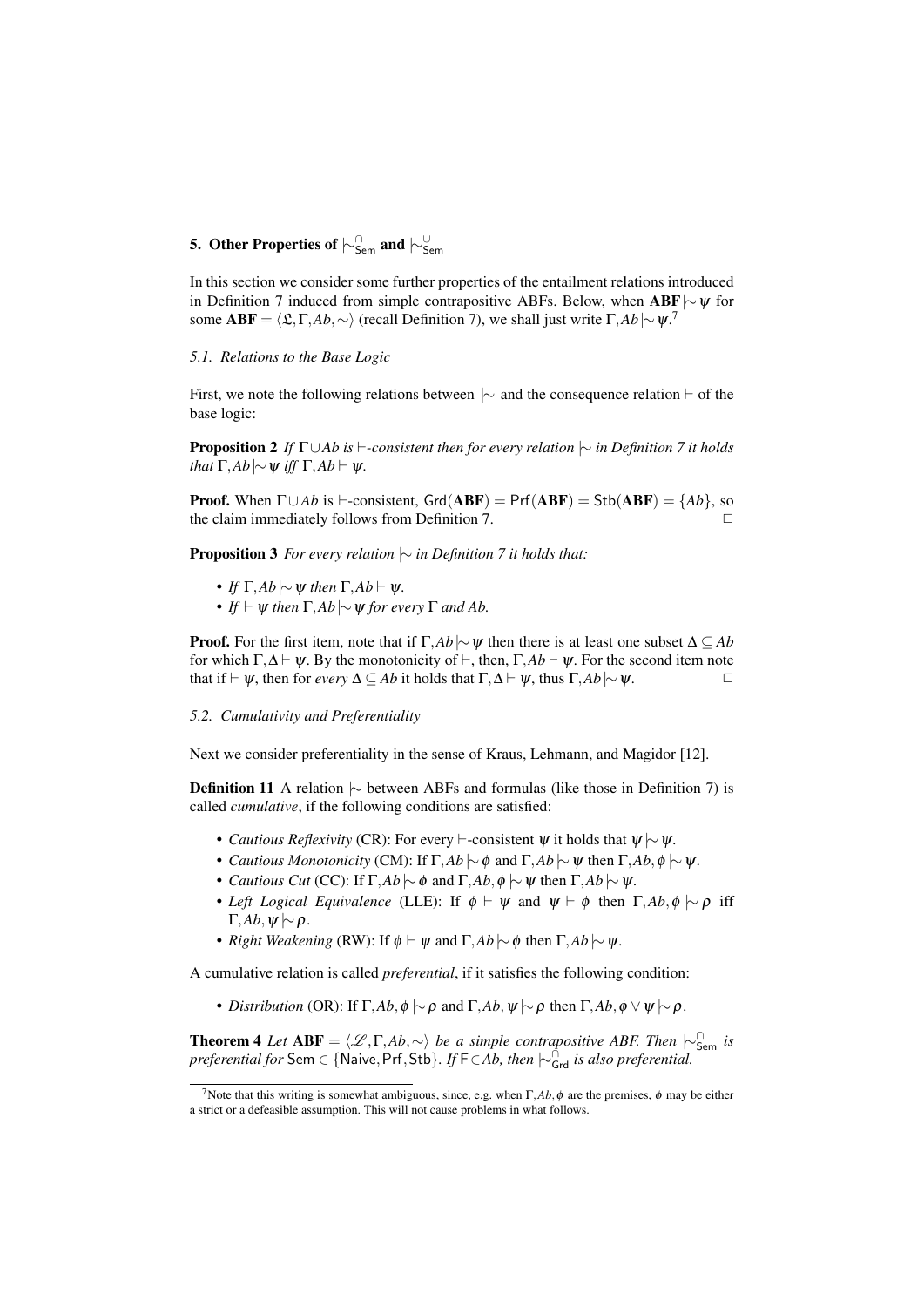**Proof.** CR holds by Proposition 2 and the reflexivity of  $\vdash$  (thus  $\psi \vdash \psi$ ). We show CC and OR for  $\sim_{\mathsf{Sem}}^{\cap}$  where Sem ∈ {Naive, Prf, Stb}, based on Theorem 1. Using Theorem 3, similar proofs hold also for  $\vdash_{Grd}^{\cap}$  in case that  $F \in Ab$ . The rest is left to the reader. In the proofs below, when  $ABF = \langle \mathcal{L}, \Gamma, Ab, \sim \rangle$ , we shall sometimes write MCS(Γ,*Ab*) instead of MCS(ABF).

- CC: Suppose that  $\Gamma, Ab \sim_{\text{Sem}}^{\cap} \phi$ . By Theorem 1, (\*)  $\Delta \vdash \phi$  for every  $\Delta \in \text{MCS}(ABF)$ . Let  $ABF' = \langle \mathcal{L}, \Gamma, Ab \cup \{\phi\}, \sim \rangle$ . Then MCS( $ABF'$ ) = { $\Delta \cup \{\phi\}$  |  $\Delta \in \text{MCS}(ABF)$ }, and since  $\Gamma$ , *Ab*,  $\phi \sim_{\text{Sem}}^{\cap} \psi$ , by Theorem 1 we have that  $(**)$   $\Delta$ ,  $\phi \vdash \psi$  for every  $\Delta \in \text{MCS}(ABF)$ . Thus, by cut on (\*) and (\*\*) we have that  $\Delta \vdash \psi$  for every  $\Delta \in \text{MCS}(ABF)$ , and by Theorem 1 again,  $\Gamma, Ab \sim \psi$ .
- OR: Suppose for a contradiction that Γ,*Ab*,  $\phi$   $\sim$  ρ and Γ,*Ab*,  $\psi$   $\sim$  ρ, however Γ,*Ab*,  $\phi$  ∨  $\psi$   $\beta$   $\rho$ . By Theorem 1, there is some  $\Delta \in \text{MCS}(\Gamma, Ab, \psi \vee \phi)$  such that  $\Delta \not\vdash \rho$ . We consider two cases:

• If  $\psi \lor \phi \notin \Delta$ , then  $\Delta \in \mathsf{MCS}(\Gamma, Ab)$  and so in particular  $\Delta$  is a consistent subset of Γ∪*Ab*∪ {ψ}. We show that it is a maximally consistent set of the latter. Indeed, for every  $\delta \in Ab \setminus \Delta$  the set  $\Delta \cup {\delta}$  is not consistent, otherwise  $\Delta \notin \text{MCS}(\Gamma, Ab)$ . Moreover,  $\Delta \cup \{\psi\}$  is not consistent either, otherwise  $\Gamma, \Delta, \psi \nvDash F$ , and since  $\vee$ is a disjunction, by Definition 2 we have that  $\Gamma, \Delta, \phi \lor \psi \nvdash F$ , contradicting that  $\Delta \in \text{MCS}(\Gamma, Ab, \phi \lor \psi)$ . It follows, then, that  $\Delta \in \text{MCS}(\Gamma, Ab, \psi)$ . By Theorem 1, this contradicts the assumption that  $\Gamma$ , *Ab*,  $\psi \sim_{\text{sem}}^{\cap} \rho$ .

• If  $\Delta = \Delta' \cup \{\psi \lor \phi\}$  where  $\Delta'$  is some consistent subset of  $\Gamma \cup Ab$ , then  $\Delta', \psi \lor \phi \nleftrightarrow$  $\rho$  and since  $\vee$  is a disjunction, by Definition 2 we have that either  $\Delta', \psi \nvdash \rho$  or  $\Delta', \phi \not\vdash \rho$ . Thus, either  $\Delta' \cup {\psi}$  is not maximally consistent in  $\Gamma \cup Ab \cup {\psi}$  or ∆ <sup>0</sup>∪{φ} is not maximally consistent in Γ∪*Ab*∪{φ} (otherwise, by Theorem 1, we get a contradiction to one of the assumptions). Without loss of generality, suppose the former. Then  $\Delta' \in \mathsf{MCS}(\Gamma, Ab, \psi)$ , and so, by Theorem 1,  $\Gamma, Ab, \psi \not\sim_{\mathsf{sem}}^{\mathsf{om}} \rho$ , a contradiction again.

Unlike  $\vdash_{\mathsf{Sem}}^{\cap}$ , the credulous entailments  $\vdash_{\mathsf{Sem}}^{\cup}$  are *not* preferential, since they do not satisfy the postulate OR. This is shown in the next example.

**Example 6** *Let*  $\mathfrak{L} = \mathsf{CL}$ ,  $\Gamma = \emptyset$ , and  $Ab = \{r \land (q \supset p), \neg r \land (\neg q \supset p)\}\)$ . Then  $Ab, q \sim p$ *and Ab*,¬*q*|∼ *p but Ab*,*q* ∨ ¬*q* |← *p for every entailment of the form*  $\stackrel{\sim}{\sim} \frac{1}{S_{\text{em}}}$  *where* Sem  $\in$ {Naive,Prf,Stb}*.*

As the next proposition shows, the entailments  $\vdash_{\mathsf{Sem}}^{\cup}$  are still cumulative.

**Theorem 5** *Let*  $ABF = \langle \mathcal{L}, \Gamma, Ab, \sim \rangle$  *be a simple contrapositive ABF. Then*  $\sim_{Sem}^{\cup}$  *is cumulative for* Sem ∈ {Naive,Prf,Stb}*.* 8

**Proof.** Similar to that of Theorem 4. ◯

#### *5.3. Non-Interference*

The following is an adaptation to ABFs of the property of non-interference, introduced in [8]. It assures a proper handling of contradictory assumptions.

<sup>&</sup>lt;sup>8</sup>Note that, by Theorem 2, if F∈*Ab* then  $\vdash^{\bigcup}_{\mathsf{Grd}} = \vdash^{\bigcap}_{\mathsf{Grd}}$ , and so, by Theorem 4,  $\vdash^{\bigcup}_{\mathsf{Grd}}$  is preferential.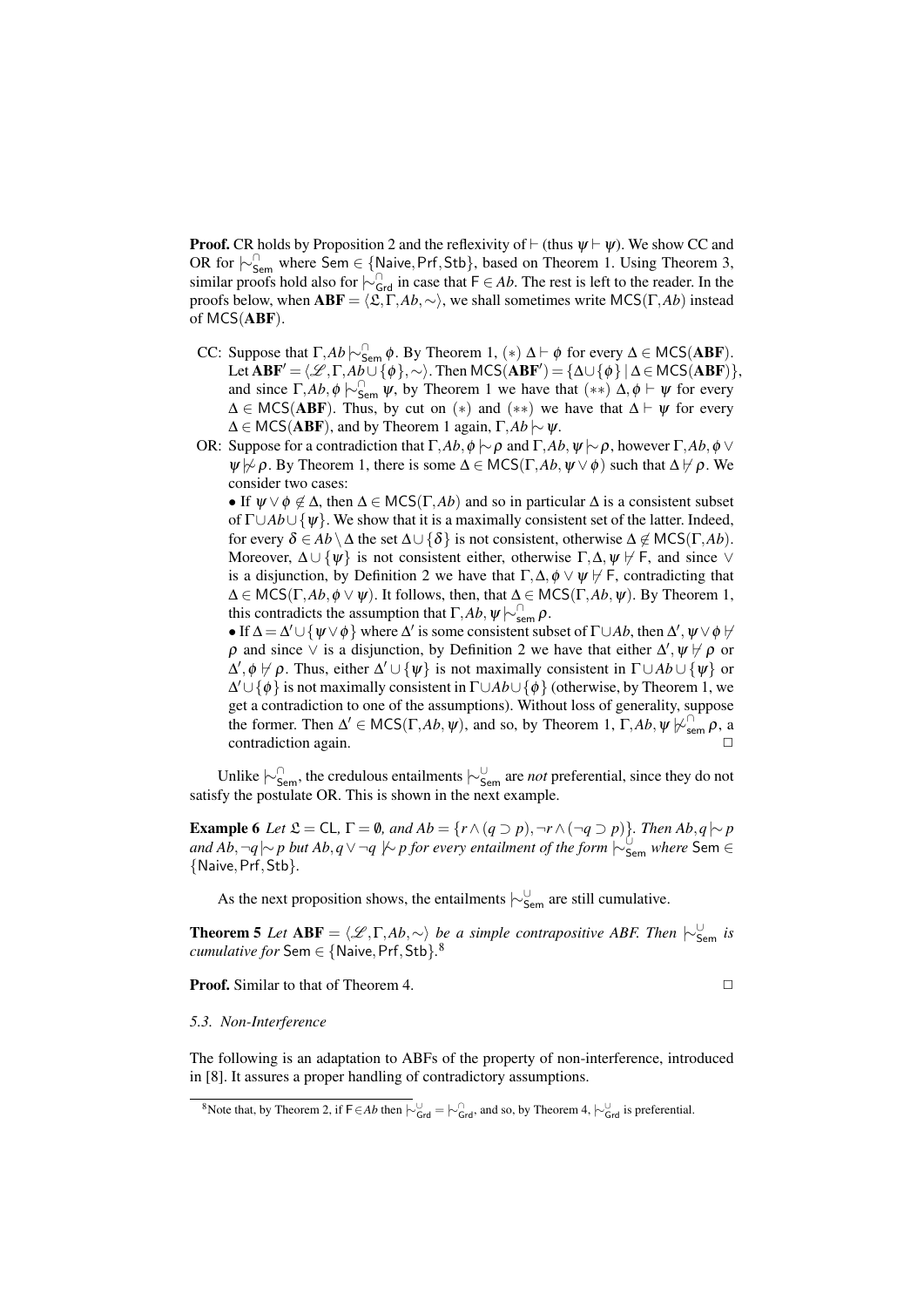**Definition 12** Given a logic  $\mathcal{L} = \langle \mathcal{L}, \vdash \rangle$ , let  $\Gamma_i$  (*i* = 1,2) be two sets of  $\mathcal{L}$ -formulas, and let  $\mathbf{ABF}_i = \langle \mathfrak{L}, \Gamma_i, Ab_i, \sim_i \rangle$   $(i=1,2)$  be two ABFs based on  $\mathfrak{L}.$ 

- We denote by Atoms( $\Gamma_i$ ) ( $i = 1, 2$ ) the set of all atoms occurring in  $\Gamma_i$ .
- We say that  $\Gamma_1$  and  $\Gamma_2$  are *syntactically disjoint* if Atoms( $\Gamma_1$ ) ∩ Atoms( $\Gamma_2$ ) = 0.
- **ABF**<sub>1</sub> and **ABF**<sub>2</sub> are *syntactically disjoint* if so are  $\Gamma_1 \cup Ab_1$  and  $\Gamma_2 \cup Ab_2$ .
- We denote:  $ABF_1 \cup ABF_2 = \langle \mathfrak{L}, \Gamma_1 \cup \Gamma_2, Ab_1 \cup Ab_2, \sim_1 \cup \sim_2 \rangle$ .

An entailment |∼ satisfies *non-interference*, if for every two syntactically disjoint frameworks  $ABF_1 = \langle \mathfrak{L}, \Gamma_1, Ab_1, \sim_1 \rangle$  and  $ABF_2 = \langle \mathfrak{L}, \Gamma_2, Ab_2, \sim_2 \rangle$  where  $\Gamma_1 \cup \Gamma_2$  is consistent, it holds that:  $ABF_1 \sim \psi$  iff  $ABF_1 \cup ABF_2 \sim \psi$  for every  $\mathscr{L}$ -formula  $\psi$  such that  $\mathsf{Atoms}(\psi) \subseteq \mathsf{Atoms}(\Gamma_1 \cup Ab_1).$ 

Theorem 6 *For* Sem ∈ {Naive,Prf,Stb}*, both* |∼<sup>∪</sup> Sem *and* |∼<sup>∩</sup> Sem *satisfy non-interference with respect to simple contrapositive assumption-based frameworks.*

**Proof.** By Theorem 1 and the fact that if  $ABF_1$  and  $ABF_2$  are syntactically disjoint, then  $MCS(ABF_1 \cup ABF_2) = {\Delta_1 \cup \Delta_2 \mid \Delta_1 \in MCS(ABF_1), \Delta_2 \in MCS(ABF_2)}.$ 

As the next example shows, non-interference is not satisfied with respect to  $| \sim$ <sub>Grd</sub> (either for  $| \sim_{\mathsf{Grd}} = | \sim_{\mathsf{Grd}}^{\cap}$  or  $| \sim_{\mathsf{Grd}} = | \sim_{\mathsf{Grd}}^{\cup}$ ).

**Example 7** Consider the syntactically disjoint simple contrapositive frameworks  $ABF_1 =$  $\langle CL, \emptyset, \{s\}, \neg \rangle$  and  $ABF_2 = \langle CL, \emptyset, \{p, \neg p\}, \neg \rangle$ . Clearly,  $ABF_1 | \sim_{Grd} s$ , but by Example 3,  $ABF_1 \cup ABF_2 \not\sim_{Grd} s.$ 

Again, the addition of F to *Ab* guarantees non-interference for  $|~ \sim \frac{G}{C}$ 

Theorem 7  $\vert \sim_{Grd}$  *satisfies non-interference with respect to simple contrapositive ABFs in which*  $F \in Ab$ .

**Proof.** Similar to that of Theorem 6, using Theorem 3 instead of Theorem 1.  $\Box$ 

# 6. Conclusion, In View of Related Work

We investigated the main Dung-style semantics of assumption-based argumentation frameworks based on contrapositive logics. Different perspectives were considered:

- We have shown that some of the problems of Dung's semantics for structured argumentation frameworks that are reported in [1] are carried on to ABA systems. Moreover, we delineated a class of problems in the application of the grounded semantics and specified conditions under which these problems can be avoided. Similar problems have been discussed in [10], but to the best of our knowledge this paper is the first one where a solution (adding F to *Ab*) is suggested.
- Some rationality postulates are considered. The closure and consistency postulates have also been studied for ABA systems in [15], but this paper is the first investigation of the property of non-interference in assumption-based argumentation.